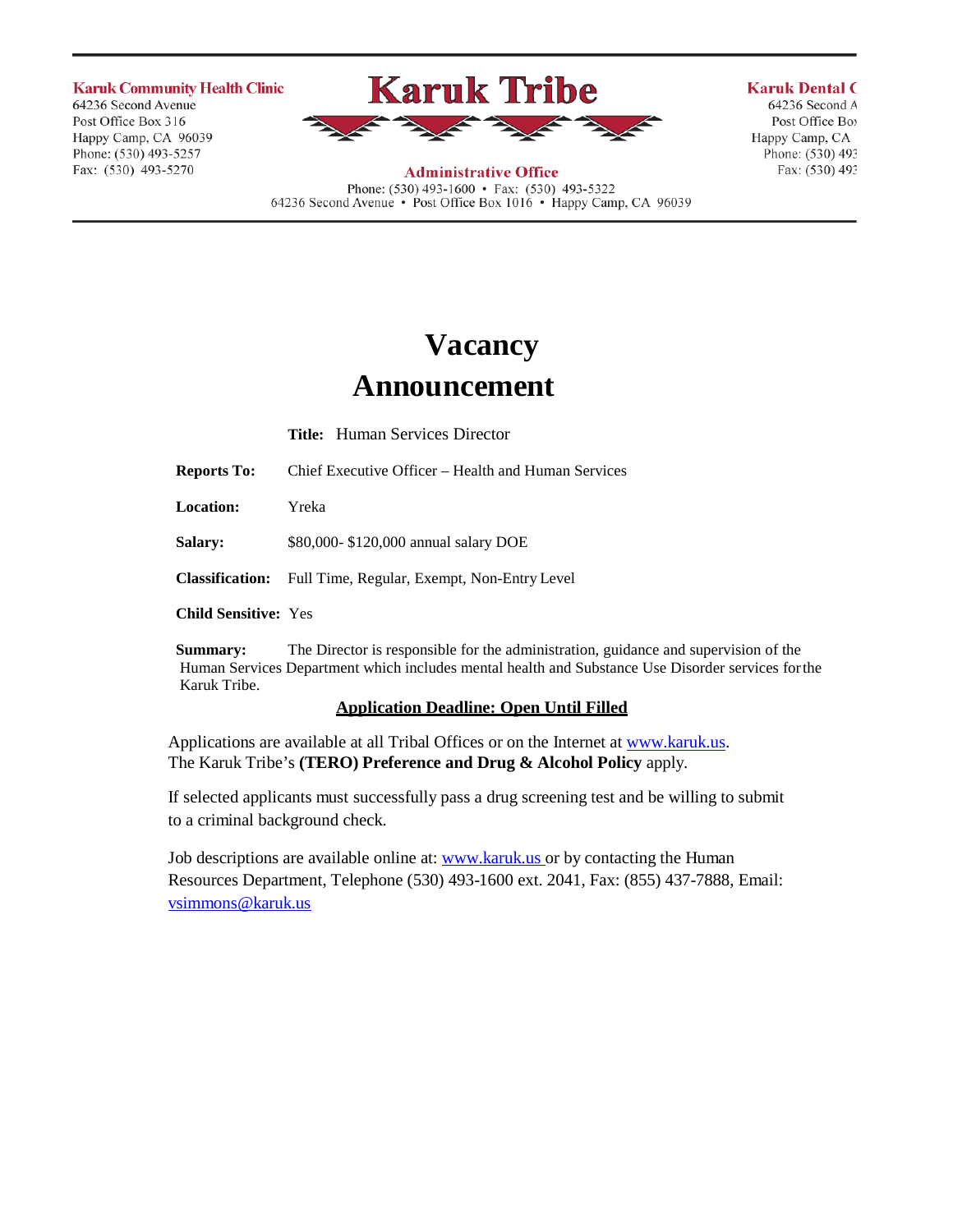#### **POSITION DESCRIPTION**

Title: Human Services Director

**Reports To:** Chief Executive Officer – Health and Human Services

**Location:** Yreka

**Salary:** \$80,000- \$120,000 annual salary DOE

**Classification:** Full Time, Regular, Exempt, Non-Entry Level

**Child Sensitive:** Yes

**Summary:** The Director is responsible for the administration, guidance and supervision of the Human Services Department which includes mental health and Substance Use Disorder services forthe Karuk Tribe.

#### **Responsibilities:**

- 1. Lead and participate in the planning, review and monitoring of Karuk Human Services Department programs; Mental Health, and Substance Use Disorder to ensure compliance with tribal, state, and federal regulations to achieve tribal goals and objectives.
- 2. Ensures that staff adheres to tribal, state, and federal regulation.
- 3. Develops, monitors, and revises applicable policies and procedures.
- 4. Works with Karuk Tribe executive leadership team to promote the highest qualityof tribal and community member services.
- 5. Responsible for the development of strategic and tactical plans to maximize the effectiveness ofmental health and substance abuse.
- 6. Develops monitors and revises long and short-term program plans and associated budgets asneeded and in accordance with tribal, state, and federal regulations.
- 7. Participates in the development of grant applications.
- 8. Develops partnerships with local agencies and represents tribal interests at meetings of local, regional, and national stakeholders.
- 9. Supervises Karuk Human Services Department staff; including hiring, providing guidance and direction, training, evaluating performance, initiating corrective action or disciplinary action, and other personnel actions.
- 10. Has knowledge of mental health and substance use disorder standards and regulatory issues.
- 11. Has in depth and up-to-date knowledge of the financial environment of health care, in particularof behavioral health care and Federally Qualified Health Centers.
- 12. Has experience in the fiscal, organizational, and clinical integration of behavioral health with primary health care.
- 13. Has knowledge of adult learning practices and effective teaching, supervising and mentoring skills.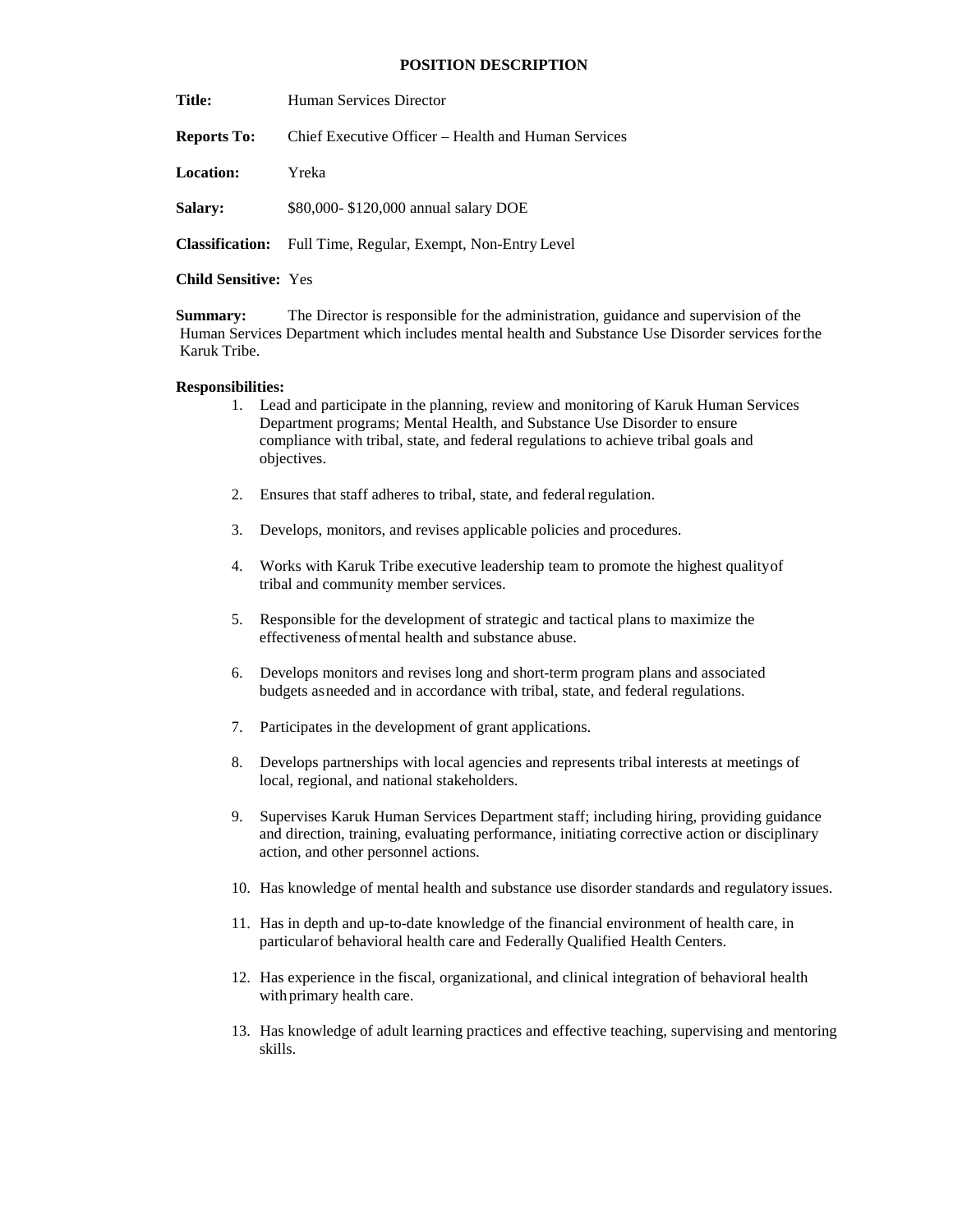- 14. Has effective analytical and problem-solving skills, including knowledge of statistics.
- 15. Has strong organizational skills, including the ability to plan, implement, and follow-up.
- 16. Solid communication skills, including listening and validation, written and spoken skills, tactand diplomacy, presentation skills, and effective conflict management skills.
- 17. Maintains complete professionalism, including the qualities of confidence, motivation,accountability, integrity and humility.
- 18. Supports and promotes cultural, ethnic and linguistic diversity.
- 19. Is knowledgeable on new technology and champions in its implementation and use to promote efficient work flow, communication, and program assessment.
- 20. Shall be available for local and out of the area travel as required for job related training. Shall attend all required meetings and functions as requested.
- 21. Shall be polite and maintain a priority system in accepting other job duties as assigned.
- 22. Shall complete daily administrative duties which requires up to 80% of time while seeing Clinical Patients which requires up to 20% of time.

#### **Qualifications:**

1. Demonstrates the ability to understand and follow oral and written instructions.

#### **Requirements:**

- 1. Masters of Social Work and/or Doctorate in Psychology or Social work with clinical experience.
- 2. Minimum of 5 (prefer 10) years in behavioral health services, with at least half of those yearsin behavioral health leadership positions.
- 3. Licensed in California to practice as a psychologist or social worker.
- 4. Must travel to the communities in the service area including Yreka, Happy Camp and Orleans
- 5. Must be available for out of the area travel as required for the position related training andcontinuing education and to attend all required meetings.
- 6. Must provide documentation of immunity to measles and rubella or become immunized withthe recommended vaccine and Hepatitis B vaccine and testing for TB upon hire and per CDC guidelines as required. Annual Flu Immunizations are required. Must have an annual health examination within the first 15 days of employment and yearly, before the anniversary of hire date.
- 7. Must possess a valid driver's license, good driving record and be insurable bythe Tribe's insurance carrier.
- 8. Must adhere to an investigation of character as required by the Indian Child Protection and Family Violence Prevention Act. The minimum standards require an investigation that shall include: a check of fingerprint files of the Federal Bureau of Investigation (F.B.I.) and to appropriate local law enforcement agencies. The applicant must not have been found guilty of, or entered a plea of no contender or guilty plea to any felonious offense or two or more misdemeanor offenses underFederal, State, or Tribal law involving crimes of violence; sexual assault, molestation, exploitation, contact or prostitution; crimes against persons; or offenses committed against children.